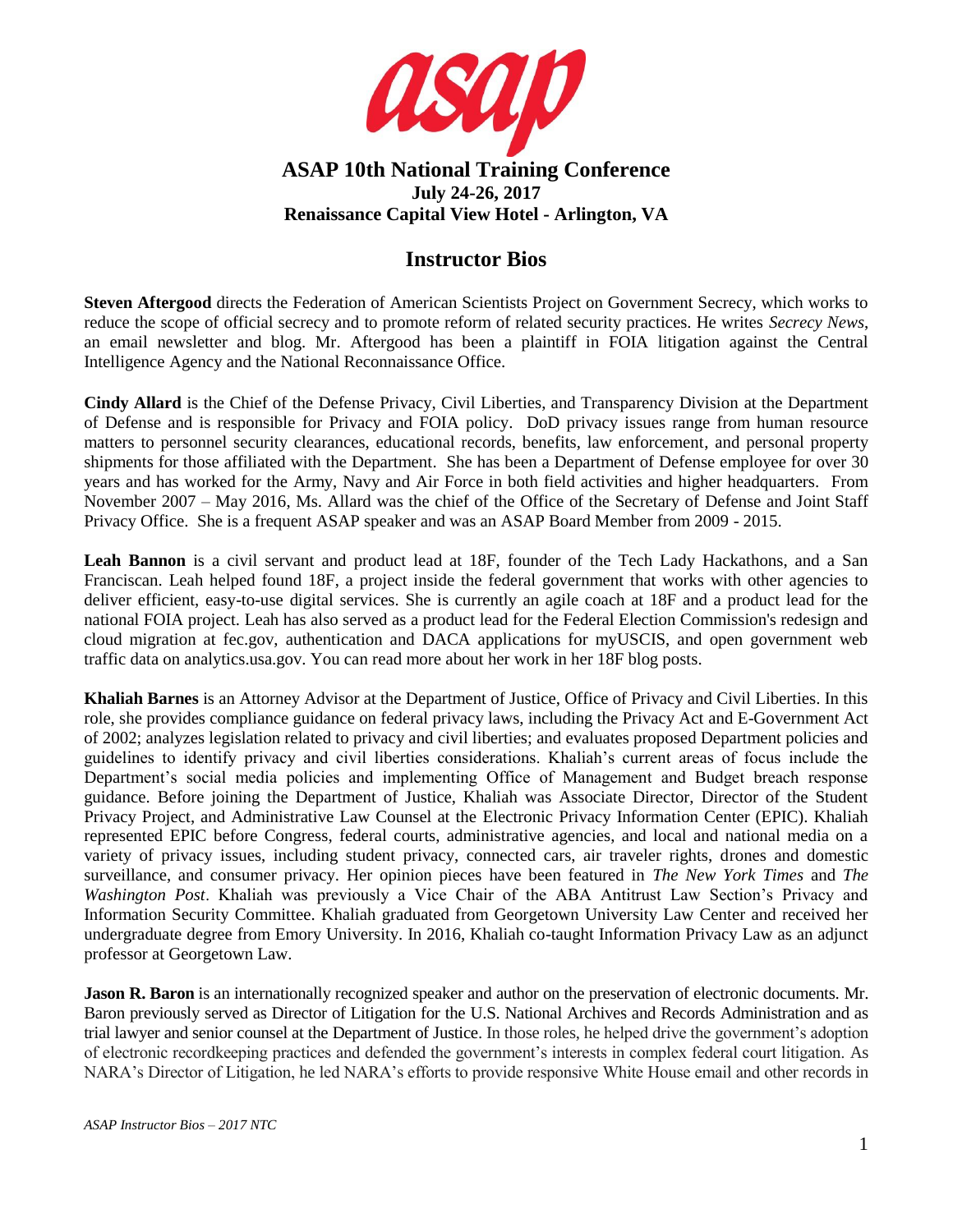the massive *U.S. v. Philip Morris* RICO lawsuit, and assisted in the defense of lawsuits filed against the Archivist of the United States under the Freedom of Information Act, the Federal Records Act, and the Presidential Records Act in a wide variety of high-profile cases. As a trial lawyer and senior counsel for the DOJ, he appeared as counsel of record in landmark cases involving the preservation of White House email, statistical adjustment of the U.S. census, and early attempts to regulate the Internet. Mr. Baron was a founding co-coordinator of the National Institute of Standards and Technology TREC Legal Track, a multi-year international information retrieval project devoted to evaluating search issues in a legal context, and served as track coordinator for the first four years. He also founded the international DESI (Discovery of Electronically Stored Information) workshop series, bringing together lawyers and academics to discuss cutting-edge issues in eDiscovery. Since 2007, past DESI workshops have been held throughout the world. Mr. Baron has served as an Editor-in-Chief of three Sedona publications and also as Drafting Team editor on *The Sedona Conference Commentary on Information Governance* (2013). Over the past decade, he has given presentations on preservation and access issues involving electronic records in over 400 forums throughout the U.S. and Canada and as an international keynote or invited speaker at conferences. In March 2007, he served as a co-panelist with Associate Justice Stephen Breyer at an eDiscovery forum held at Georgetown Law School. Mr. Baron has been an adjunct faculty member at the University of Maryland's College of Information Studies, where he co-taught the first eDiscovery course in the United States for graduate students in information studies. Previously, he was a Visiting Scholar at the University of British Columbia. Mr. Baron participated in the drafting of reports for InterPARES, an international research project in archival science on the subject of the long-term preservation of electronic records. Most recently, in connection with former Secretary of State Hillary Clinton's use of a private email account, he has been [invited to appear](http://www.drinkerbiddle.com/news/in-the-news/2015/jason-r-baron-quoted-in-new-york-times-time-magazine-appears-on-nbc-nightly-news-cnn-msnbc-npr-and-more) on *NBC Nightly News, Good Morning America, MSNBC's "The Last Word with Lawrence O'Donnell," CNN's "Smerconish," NPR's All Things Considered, Huff Post Live, and WAMU's Kojo Nnamdi Show*; he also has been quoted in *The New York Times, The Washington Post, Time Magazine*, *CBS News, The Wall Street Journal Washington Wire, Politico, Factcheck.org,* and numerous other media outlets. Mr. Baron is a featured columnist on information governance issues in *Legal Tech News,* and has appeared on the covers of *Law Technology News* and *[Law Firm Marketing Magazine](http://www.drinkerbiddle.com/Templates/media/files/Files/LFM-JasonRBaron-Article.pdf)*.

**Claire Barrett** is the Chief Privacy Officer with the Department of Transportation.

**Amy Bennett** is a management and program analyst with the Office of Government Information Services (OGIS) within the National Archives and Records Administration. Prior to joining OGIS in late 2014, Ms. Bennett was the assistant director at OpenTheGovernment.org, where she works extensively on the organization's policy issues, including improving access to government information, reducing national security secrecy, preserving records, and increasing openness and accountability of the federal government. Ms. Bennett has been particularly involved in the coalition's work on FOIA reform. Ms. Bennett served as the secretary of the American Society of Access Professionals from 2013 to 2014 and currently serves as ASAP President.

**Hannah Bergman** is an Assistant General Counsel at the National Archives and Records Administration, and has been with the General Counsel's Office since 2009. Ms. Bergman provides legal advice on a variety of issues including the Federal Records Act, privacy and information technology law, ethics and employment law at NARA. Ms. Bergman worked with NARA appraisal archivists and policy analysts in the development of the Capstone approach to email records management, and helped to implement the Capstone approach at NARA. Prior to joining the National Archives, Ms. Bergman was the Jack Nelson Freedom of Information Fellow at the Reporters Committee for Freedom of the ress. Ms. Bergman received a Bachelor of Journalism degree from the University of Missouri, and a J.D. and Masters of Arts from American University. She is a member of the Virginia State Bar.

**Candace Boston** is the Director, Division of Information Disclosure, Center for Devices and Radiological Health in the Office of Communication and Education at the U.S. Food and Drug Administration. Prior to her work at the FDA, Ms. Boston was one of the staff that helped stand up the Office of Government Information Services within the National Archives and Records Administration. She came to OGIS from the U.S. Department of State in the Office of Information Programs and Services (FOIA Office). Candace gained years of experience in their Advocacy and Oversight Branch, which served as the agency's FOIA Requester Service Center and Ombudsman office, where she became very knowledgeable of the various information access laws, regulations and policies.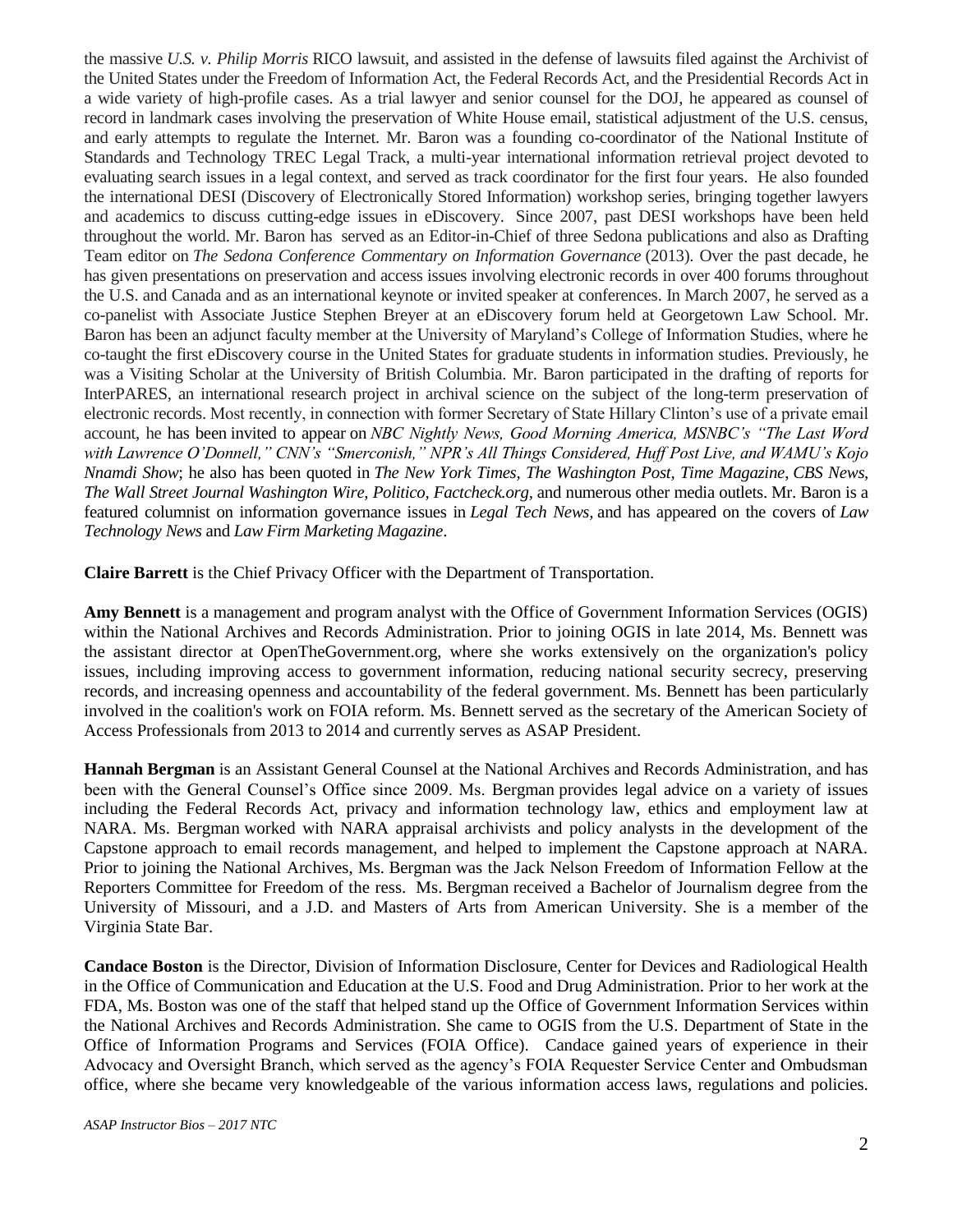She is very proficient in relating and interpreting the FOIA/PA regulations and procedures to all levels. Candace has provided assistance or guidance in many aspects of the FOIA including (but not limited to), explaining the FOIA process, FOIA agency regulations, fee issues, requester/fee category, litigation and appeal problems, fee waivers, delinquent searches, and other administrative issues. Candace also has acquired experience in the federal government at other agencies as well. Candace earned her B.S. from the University of Maryland Eastern Shore, her MBA from the University of Maryland University College, as well as mediation and conflict resolution courses from Northern Virginia Mediation Service. Candace's work in OGIS mainly centers around the OGIS website, review of FOIA policies, procedures and compliance, and as a facilitator resolving disputes between FOIA requesters and agencies.

**Cindy Cafaro** is the Departmental Freedom of Information Act Officer at the US Department of the Interior. Cindy began her federal service in 2002 as an attorney-advisor in the Department'sOffice of the Solicitor, where she focused on FOIA and Federal Advisory Committee Act issues. In her current position, which she has held since 2012, she oversees the Department's FOIA program on behalf of the Department's Chief FOIA Officer. Prior to her federal service, Cindy spent a year in private practice, received her J.D. from the University of North Carolina at Chapel Hill, and received her Bachelor of Arts from the University of Florida. She is a member of the Maryland State Bar and the Bar of the Supreme Court of the United States.

**Michael Capparra** is Privacy Analyst in the Privacy Office of the US Department of Homeland Security.

**Laurence Castelli** is presently serving, on detail, as a Senior Advisor and Special Counselor to the Department of Homeland Security (DHS) Chief Privacy Officer to lead the Privacy Office effort to update the department-wide privacy compliance for the DHS maintenance and use of the biometrics that it collects or receives. Prior to his detail, Mr. Castelli served as the first CBP Privacy Officer. He concluded this service with the successful transition of CBP Privacy from its origins as the Privacy Act Policy and Procedures Branch within the Office of Regulations & Rulings to its current location in the Privacy Division, within the Privacy and Diversity Office under the Office of the Commissioner. Mr. Castelli began his government service in 1989 with the former U.S. Customs Service (an antecedent of the current U.S. Customs and Border Protection) as an attorney-advisor for the Penalties Branch, Office of Regulations & Ruling, handling a variety of civil trade enforcement and commercial fraud cases. Following his rotation in the Penalties Branch, Mr. Castelli moved to the Disclosure Law Branch, where he began to practice information law and management—an area of law and policy that has defined his professional career. An expert in the Freedom of Information and Privacy Acts, Mr. Castelli was appointed the Chief of the newly created Privacy Act Policy and Procedures Branch in 2005. During his service as Branch Chief and CBP Privacy Officer Mr. Castelli was responsible for many of CBP's ground breaking privacy compliance accomplishments concerning the Automated Targeting System, Border Searches of Electronic Devices, the Automated Commercial Environment, and Unmanned Aircraft Systems.

**April Christensen** is Associate Counsel in the Department of the Navy, Office of the General Counsel.

**Joo Chung** is the Director of Oversight and Compliance (DO&C) at the Department of Defense and oversees a Directorate comprised of three divisions: the Intelligence Oversight Division, the Regulatory, Audit, and Advisory Division, and the Defense Privacy, Civil Liberties, and Transparency Division. DO&C's primary focus is to ensure compliance, provide advice, develop policy, and oversee programs and activities that support the Secretary of Defense's responsibilities in accordance with legal mandates, Presidential directives, and U.S. and DoD policy. Ms. Chung's highly regarded and expert team is responsible for various DoD policies and programs in the areas of privacy, civil liberties, and intelligence oversight, as well as administrative law and policy. The impact of her Directorate's work is significant, as it affects all military members, retirees, and their dependents, as well as the DoD Components, the Defense Agencies, and the Combatant Commands. She is the Department's Senior Agency Official for Privacy, and her Deputy serves as the Department's Senior Intelligence Oversight Official. From August 2012 to April 2015, Ms. Chung served as the Director of the Department of Justice's (DOJ) Office of Privacy and Civil Liberties (OPCL) and served as DOJ's Acting Chief Privacy and Civil Liberties Officer (CPCLO), a statutorily mandated position in the Office of the Deputy Attorney General (ODAG), between September 2012 and November 2013. As Director of OPCL, she had oversight and compliance responsibilities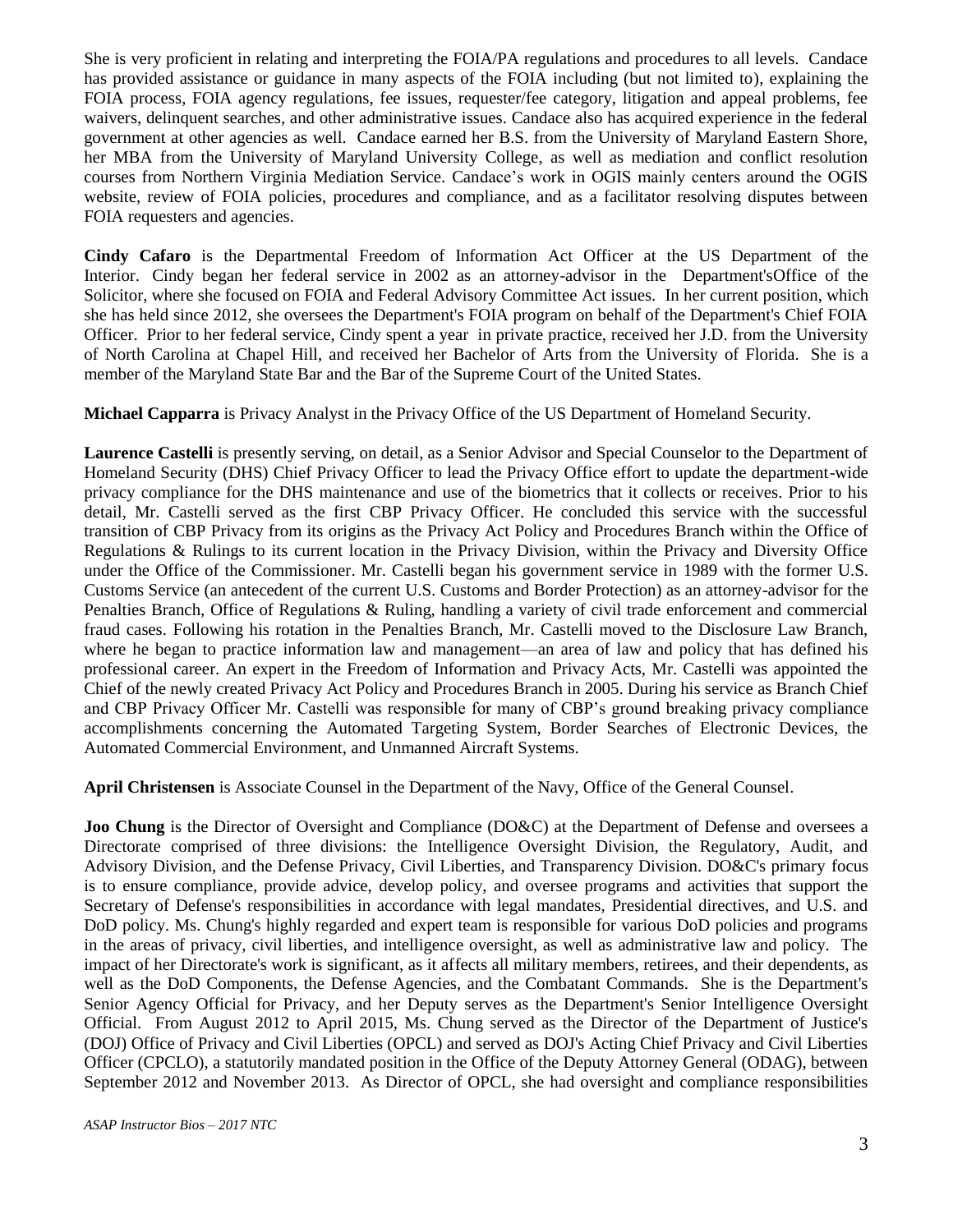over DOJ's 40 plus components and has reviewed numerous legal and policy issues involving privacy, civil liberties, and transparency issues related to the Department's law enforcement and national security programs and activities. Additionally, she was the principal author and editor of DOJ's widely used biennial treatise on existing Privacy Act caselaw titled, "Overview of the Privacy Act of 1974." Ms. Chung began her law career at DOJ in 2000 as an Attorney General Honors Program Attorney at the then Office of Information and Privacy, where she litigated and worked on both Privacy Act and Freedom of Information Act matters.

**Tim Crawford** is the Program/Project Manager for FOIAonline—a shared service managed by the Environmental Protection Agency. Tim has worked at EPA for over 25 years serving in a number of capacities and programs including Senior Advisor within the Office of Environmental Information. He served as the Agency lead for Open Government, which led to the development of the FOIAonline system that was initially launched in 2013 and now supports seventeen federal agencies. While at EPA, Tim has led a number of major regulatory actions, created a federal-wide solution for properly managing electronic records, developed the Agency's initial data architecture, and performed foundational work on its data registries. He is a certified Project Management Professional and a graduate from Tulane University and Tulane's School of Public Health and Tropical Medicine.

**Shannon Dahn** is Privacy Program Manager at the Federal Deposit Insurance Corporation.

**Jill Eggleston** is the Freedom of Information Act Officer (FOIA) and FOIA Public Liaison for United States Citizenship and Immigration Services (USCIS), a position she has held since 2008. She oversees the largest FOIA Department within the Federal Government, averaging over 160,000 FOIA requests annually. Ms. Eggleston is an attorney with over 28 years of federal service, having served nearly 20 years with the Department of Defense in the Office of General Counsel (OGC) prior to joining the Immigration Service. Part of her responsibilities with OGC included the review of FOIA requests filed with the Defense Finance and Accounting Service. During her time with USCIS she was named Department of Homeland Security (DHS) FOIA Officer of the Year for two consecutive years. She has received numerous accolades throughout her federal career and is a graduate of the Federal Executive Institute's Leadership for a Democratic Society program. During her time with USCIS she has successfully overseen multiple backlog reduction efforts, significantly increased outreach to the customer and program office base, expanded the proactive disclosure program, implemented significant process improvements for the Department and has piloted workforce initiatives such as quality workplace, expanded telework, and remote worker programs. She oversees a staff of nearly 200 access professionals.

**Brentin Evitt** is the Deputy General Counsel for Mission Services, Science & Technology with the Defense Intelligence Agency Office of the General Counsel. In that role, he provides legal advice in the areas of human resources, facilities management, logistics, training, security, information technology, open government, records management, national security classification, and scientific/technological development. Previously he was the Senior Counsel and Chief of the Administrative Appeals Staff for the Office of Information Policy at the United States Department of Justice. His FOIA responsibilities have included providing guidance on day-to-day FOIA operations, adjudicating administrative appeals, defending agency action in Freedom of Information Act litigation, and teaching. He was responsible for Exemption 1 (national security classification) issues at the Office of Information Policy. He served as the treasurer of the American Society of Access Professionals in 2005-2006. Mr. Evitt is a graduate of law schools in the United States and New Zealand, and came to the Department of Justice from private practice in Christchurch, New Zealand. Prior to law school, he served in the United States Army Military Intelligence Corps as a Russian linguist and tactical electronics warfare and intercept specialist assigned to the Army's 1st Infantry Division. Mr. Evitt also served as a reserve officer and trial defense counsel in the United States Army Judge Advocate General Corps. Mr. Evitt served on the ASAP board as treasurer from 2005-2006.

**Matt Gardner** is an Attorney-Advisor in the Office of Information Policy (OIP) at the United States Department of Justice (DOJ). Mr. Gardner serves on the compliance team where he encourages agency compliance with the Freedom of Information Act (FOIA). He provides legal advice on the FOIA to various federal government agencies as well as components within the Department of Justice. Mr. Gardner serves as OIP's subject matter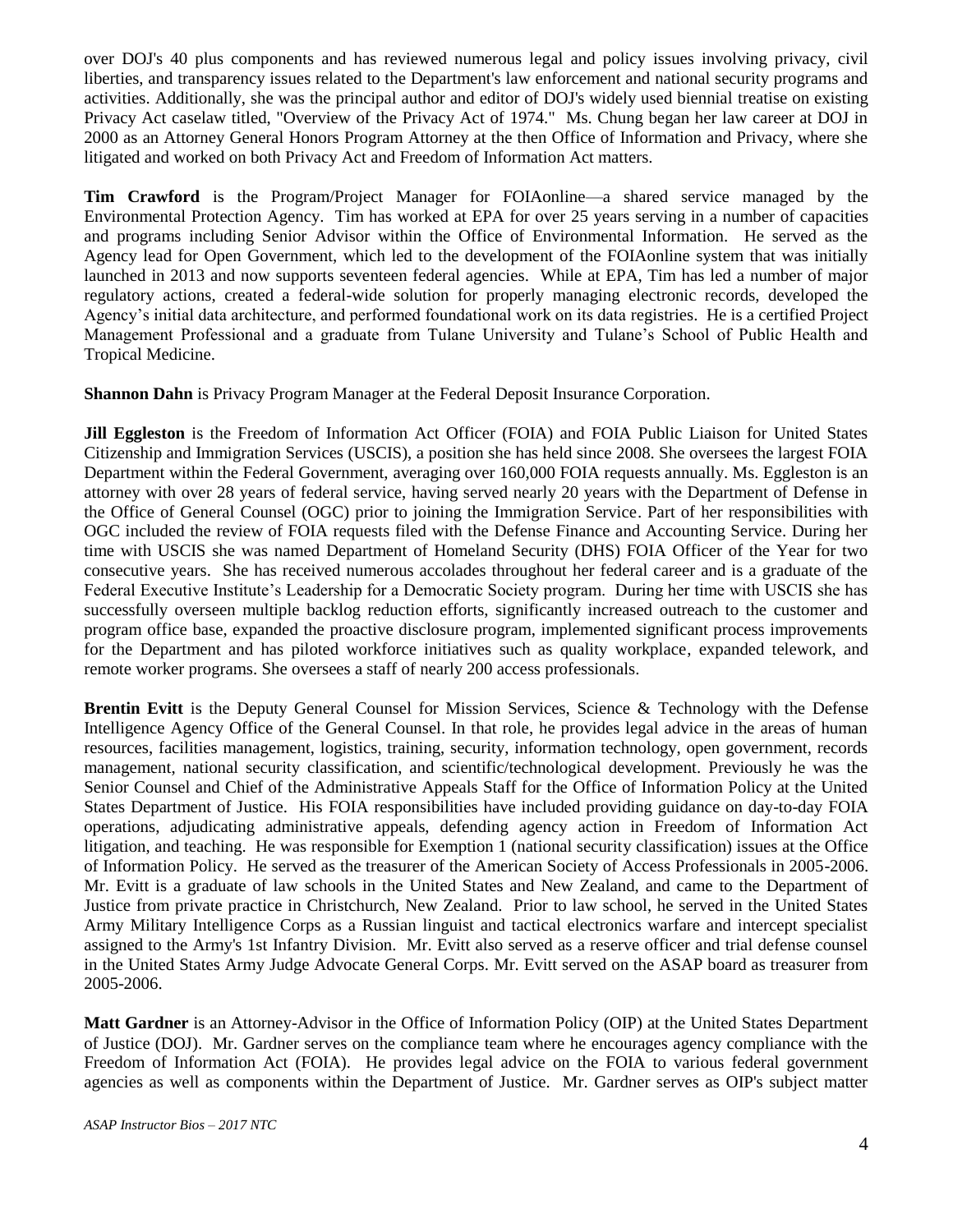expert on Exemption 7C. Currently Mr. Gardner is working with a team from GSA's 18F to develop the National FOIA Portal. Mr. Gardner is a 2014 graduate of the University of Wisconsin Law School in Madison, WI. He received his B.A. in Political Science from the University of Wisconsin-Milwaukee in 2010. Prior to joining OIP full time, Mr. Gardner served as a summer law clerk (SLIP) at OIP in 2013. Additionally, Mr. Gardner is a veteran of the United State Marine Corps. He served four years active duty, obtaining the rank of Sergeant. While in the Marine Corps, Mr. Gardner deployed twice to Iraq, in Operation Iraqi Freedom with 3d Battalion 8th Marines, 2d Marine Division.

**Timothy Graham** is currently the Associate Director for the East Bay Division of VA Northern California Health Care System since November 2016. Previously, Mr. Graham served as the Director of the Veterans Health Administration Freedom of Information Act Office within the Department of Veterans Affairs where he has served in that position from 2008 until 2016. In this role, he had direct oversight of VHA FOIA Staff and indirectly provided consultative support and training to 175 field FOIA Officers. Prior to this position, he was a Privacy Specialist in the VHA Privacy Office from 2007-2008. Prior to 2007, he was the Privacy and FOIA Officer at the Philadelphia VA Medical Center. Mr. Graham received his B.A. in English Education from Eastern Kentucky University in 2000, a J.D. from the University of Tulsa in 2004 and a Master of Laws (LL.M.) in Health Law from Widener University in 2006. Mr. Graham currently serves as the Vice President of ASAP.

**John F. Hackett** is a Senior Records Analyst/FOIA for Leidos Inc. where he provides consulting services on a wide range of information management and information access issues. Prior to his arrival at Leidos, he was Director and Deputy Director of the Office of Information Program and Services (IPS) at the Department of State. While at the Department, John managed all public release, access, privacy, declassification, Department records, and national security classification management issues. For seven years, John was Director, Information Management for the Office of the Director of National Intelligence (DNI). At the DNI, he managed the FOIA, declassification, and records management programs; and also provided IC-coordination on similar issues for the Intelligence Community's Chief Information Officer. John has worked on or represented the State Department and the IC to numerous inter-agency panels and working groups including the Inter-Agency Classification Appeals Panel (ISCAP); the Public Interest Declassification Board (PIDB); the Controlled Unclassified Information (CUI) Advisory Group; and the National Security Council's (NSC) Records Access and Information Security (RAIS) IPC. For the RAIS IPC, John was on the IC Team that assisted the NSC drafting Executive Order 13526 (Classification of National Security Information) and its implementation directive.

**Scott A. Hodes** serves as the immediate past president of ASAP. In his professional life, he entered private practice in 2003. Prior to that, he spent over a decade working as an attorney for the federal government. Mr. Hodes worked for the Department of Labor, Department of Justice (Office of Information and Privacy) and the FBI. From 1998 to 2002 at the FBI, Mr. Hodes was the Acting Unit Chief of the Freedom of Information/Privacy Act Section's Litigation Unit and was a Top Secret Classification Authority. Mr. Hodes has been involved in thousands of FOIA and Privacy Act matters. Mr. Hodes is admitted to the bars of the District of Columbia and the State of Maryland, the United States District Court for the District of Columbia and the United States Court of Appeals for the District of Columbia. He has also been admitted pro hac vice to practice before other federal district courts. Mr. Hodes is a member of the American Society of Access Professionals and a contributor to a number of publications on matters dealing with government information policies and practices. Mr. Hodes currently practices civil matters, focusing primarily on the FOI and Privacy Acts. Mr. Hodes received his J.D. from Arizona State University in 1989 and his B.S. in Accounting from Indiana University in 1986. Mr. Hodes served as ASAP president from 2013-1014 and continues to serve on the board as immediate past president.

**Jim Hogan** serves as the Chief of Department of Defense (DoD) FOIA Policy in the Defense Privacy, Civil Liberties, and Transparency Division, Directorate for Oversight & Compliance. In this role, he is responsible for the formulation and implementation of FOIA policy guidance for the DoD on behalf of the DoD Chief FOIA Officer, the Deputy Chief Management Officer. His responsibilities include serving as the FOIA Public Liaison and overseeing the administrative processing of FOIA appeals for the Office of the Secretary of Defense, the Joint Staff, the Combatant Commands, and DoD Field Activities. A recognized FOIA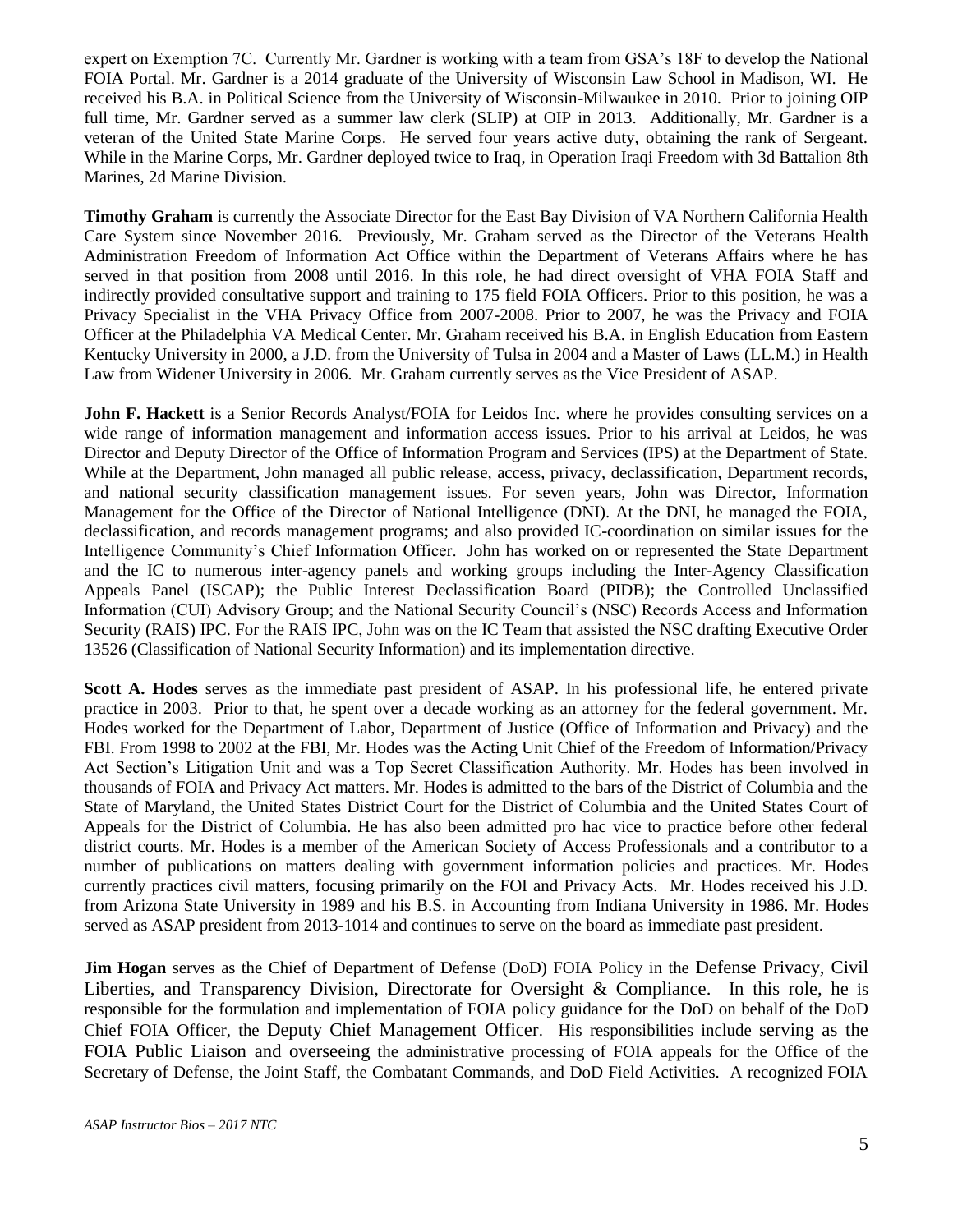instructor in the Federal government, Jim has conducted FOIA training for the DoD , the Departments of Justice and Energy, the National Oceanic and Atmospheric Administration, the U.S. Military Group at the American Embassy, Bogota, Columbia, Joint Task Force-Guantanamo Bay, and the American Society of Access Professionals. His experience as an action officer includes the processing of over 3000 FOIA requests and appeals, many involving very sensitive and difficult issues. Jim is a retired Air Force Lieutenant Colonel, and initially was assigned to the DoD FOIA Office while on active duty in 1995. While in the Air Force, Jim was an Instructor Navigator in KC-135, EC-135, and T-43 aircraft and an Assistant Professor of Philosophy at the U.S. Air Force Academy. Jim earned his undergraduate degree at Grove City College and his Master's degree at The Ohio State University.

**William H. Holzerland, Esq.** serves as Senior Director, Information Management, for the Federal Emergency Management Agency (FEMA). In that role, he serves as the agency's Chief Disclosure Officer, Chief Privacy Officer, and Chief Records Officer. Previously, he served as Director, Division of Information Disclosure for the Food & Drug Administration (FDA) Center for Devices and Radiological Health (CDRH) between July 2012 and October 2016. Prior to joining CDRH, Holzerland worked with the newly-formed Consumer Financial Protection Bureau (CFPB) from 2011-2012, serving as its Senior Freedom of Information Act (FOIA) Analyst as well as FOIA Public Liaison. Holzerland held several posts at DHS between 2003-2011, joining the Transportation Security Administration (TSA) in 2003 and serving in the DHS Office of Inspector General, Office of Counsel as well. His last DHS post was as Associate Director, Disclosure Policy & FOIA Program Development in the DHS Privacy Office from 2006-2011. Holzerland, a Buffalo, NY native, holds a J.D. from the University of Baltimore School of Law and is admitted to practice in Maryland. Holzerland served as director on the ASAP board from 2011 – 2014. He currently serves on the ASAP Certification Committee.

**Chief Judge Beryl A. Howell** was appointed to the District Court on December 27, 2010. She received her B.A., with honors in Philosophy, in 1978 from Bryn Mawr College and her J.D. in 1983 from Columbia University School of Law, where she was a Harlan Fiske Stone Scholar. Following law school, Chief Judge Howell served as a law clerk to Judge Dickinson R. Debevoise in the District of New Jersey and, subsequently, as a litigation associate at the law firm of Schulte, Roth & Zabel. From 1987 until 1993, Chief Judge Howell served as the deputy chief of the Narcotics Section and an Assistant U.S. Attorney in the U.S. Attorney's office for the Eastern District of New York, where she was awarded the Attorney General's Director's Award for Superior Performance and commendations from the U.S. Attorney and Federal and local law enforcement agencies for her work on international narcotics, money laundering and public corruption cases. From 1993 until 2003, Chief Judge Howell served on the staff and as general counsel of the United States Senate Committee on the Judiciary. From 2004 until January 2013, Judge Howell served two terms as a Commissioner on the United States Sentencing Commission. Following her service on the Judiciary Committee, Chief Judge Howell also worked, from 2003 until 2009, as executive managing director and general counsel of a cybersecurity and digital forensics consulting and technical services firm, for which she headed the largest regional office in Washington, D.C. During her tenure at the firm, Chief Judge Howell was awarded a Director's Award by the Director of the Federal Bureau of Investigation for her "valuable contributions" to the successful investigation and prosecution of a cyber-extortion case. Among her other awards, Chief Judge Howell has been inducted into the National Freedom of Information Act Hall of Fame and is the recipient of the 2004 First Amendment Award by the Society of Professional Journalists. Chief Judge Howell has taught Legal Ethics as an adjunct professor at American University's Washington College of Law, and is a member of the American Law Institute. She currently serves as a member of the Judicial Conference of the United States and previously served, from October 2013 until March 2016, as a member of the Judicial Conference Committee on Information Technology.

**Richard L. Huff**, as a member of the Senior Executive Service, served as one of two co-directors of the Office of Information and Privacy since the Office's creation in 1982 until his retirement in 2005. He was the official designated by the Attorney General to act on all administrative appeals from denials under the Freedom of Information Act and Privacy Act of 1974 by Department of Justice components. He litigated and supervised FOIA cases at the district and appellate level and has testified before Congress on the implementation of the 1996 Electronic FOIA Amendments and on the interface between the FOIA and the Privacy Act. For twenty-three years he oversaw the development of the "Freedom of Information Act Guide & Privacy Act Overview," the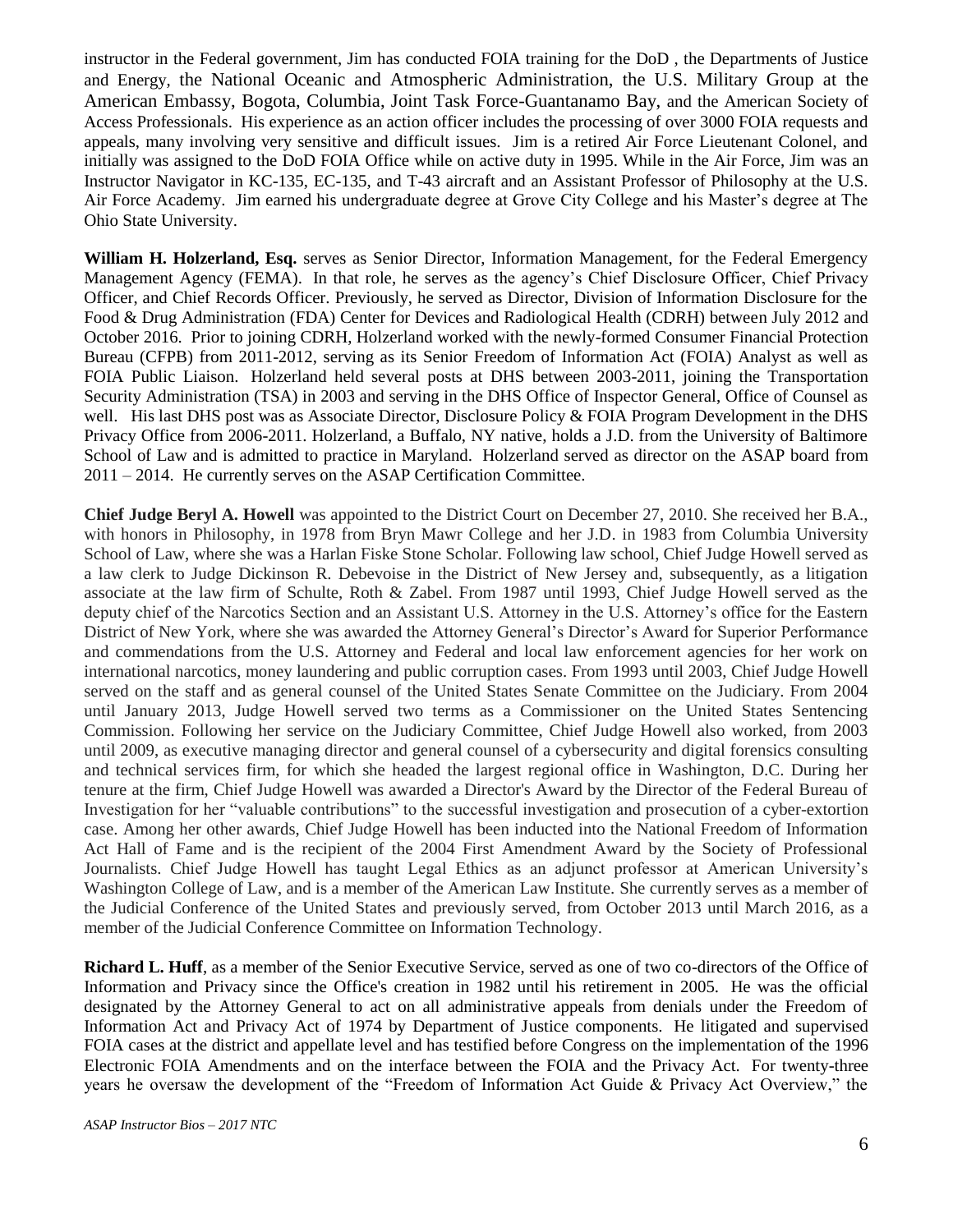Department of Justice's 1100-page treatise that was updated and distributed every other year to more than 22,000 recipients. He has also published several legal articles, most recently co-authoring, "Freedom of Information Act Access to Personal Information Contained in Government Records: Public Property or Protected Information?" Mr. Huff came to the Department of Justice in 1976 after serving seven years on active duty in the Army; his last reserve assignment was with the Army Judge Advocate General's Legal Center and School where he taught FOIA and Privacy Act subjects to military graduate students. He is now a retired colonel in the Army Reserve. Since retiring Mr. Huff has made one-, two-, and three-day training presentations for the Departments of Justice, Army, Navy, Commerce, Health and Human Services, and Homeland Security, as well as for the American Society of Access Professionals and the Graduate School USA. Mr. Huff received a B.A. from Stanford, an M.A. from St. Mary's University, a Juris Doctor from Hastings College of the Law, and a Master of Laws from Georgetown University.

**Nate Jones** is the Director of the FOIA project for the National Security Archive. He oversees the thousands of Freedom of Information Act (FOIA) and Mandatory Declassification Review (MDR) requests and hundreds of FOIA and MDR appeals that the Archive submits each year. An active member of the American Society of Access Professionals, he acts as liaison between Archive analysts and agency FOIA offices, and serves as the Archive's FOIA counselor to the public. He also edits the Archive's blog *Unredacted* and manages the Archive Twitter feed and Facebook page, and his article for Foreign Policy.com on the internal CIA history that was the basis for the movie Argo became one of FP's Top Ten Most-Read stories in 2012. Together with Archive director Tom Blanton, he designed the most recent Archive FOIA audits, and authored the final reports of the Archive's 2010 FOIA Audit, *Sunshine and Shadows: The Clear Obama Message for Freedom of Information Meets Mixes Results*, the 2011 Audit, *Glass Half Full: But Many Federal Agencies Lag in Fulfilling Obama's Openness Pledge*, and the 2012 FOIA Audit, *Outdated Agency Regs Undermine Freedom of Information*. He earned his MA in Cold War History from The George Washington University, where he used FOIA to write his thesis on the 1983 "Able Archer" nuclear war scare, which he continues to unearth and post documents about for the Archive. Mr. Jones has served on the ASAP Board of Directors since 2014.

**Sarah Kotler** is the Director, Division of Freedom of Information at the US Food and Drug Administration. She previously served as the Deputy Director of that division and its Denials and Appeals Officer. Before becoming a full-time FOIA professional, Sarah was an attorney with FDA's Office of Chief Counsel and in private practice.

**Marianne Manheim** is the Chief of the Freedom of Information and Privacy Act Branch at the National Heart, Lung and Blood Institute, National Institutes of Health. From 2009 – 2015, Ms. Manheim served as the FOIA Program Manager at the U.S. Department of State, where she was responsible for developing and implementing FOIA policies, FOIA training, and FOIA reporting, as well as for continuously evaluating the State Department's FOIA process to make improvements. She also served as the Department of State's FOIA Public Liaison. Ms. Manheim has also worked at the U.S. Nuclear Regulatory Commission, where she was responsible for privacy, data breach, and controlled unclassified information, and at Peace Corps Headquarters, where she served as the FOIA and Privacy Act Officer for the agency. She holds a J.D. from Valparaiso University School of Law and a B.A. from the University of Idaho and served as a Peace Corps Volunteer in Cote d'Ivoire. Ms. Manheim served on the ASAP Board of Directors from 2013 - 2016.

**Michael Marquis** joined the HHS Office of Assistant Secretary for Public Affairs in April 2014, as the HHS Freedom of Information Act (FOIA) Office Director. He has served over 29 years in the Federal Government. In 2004 he became the Director of the HHS Centers for Medicare & Medicaid Services (CMS) FOIA Office. For the past 13 years, he's provided day-to-day leadership, management and oversight within the HHS FOIA community. Michael has been instrumental in implementing process improvements, ranging from staffing, request workflow, and technology enhancements that have resulted in backlog reductions that exceeded the 10% goal for each staff managed for 7 consecutive fiscal years (2010-2016). Prior to joining the HHS FOIA community, Michael was the FOIA Officer at the USDA Animal and Plant Health Inspection Service for 8 years. Michael has a Master of Science in Applied Management from the University of Maryland and a Bachelor of Science in Business Administration and Health Services Management from Towson State University.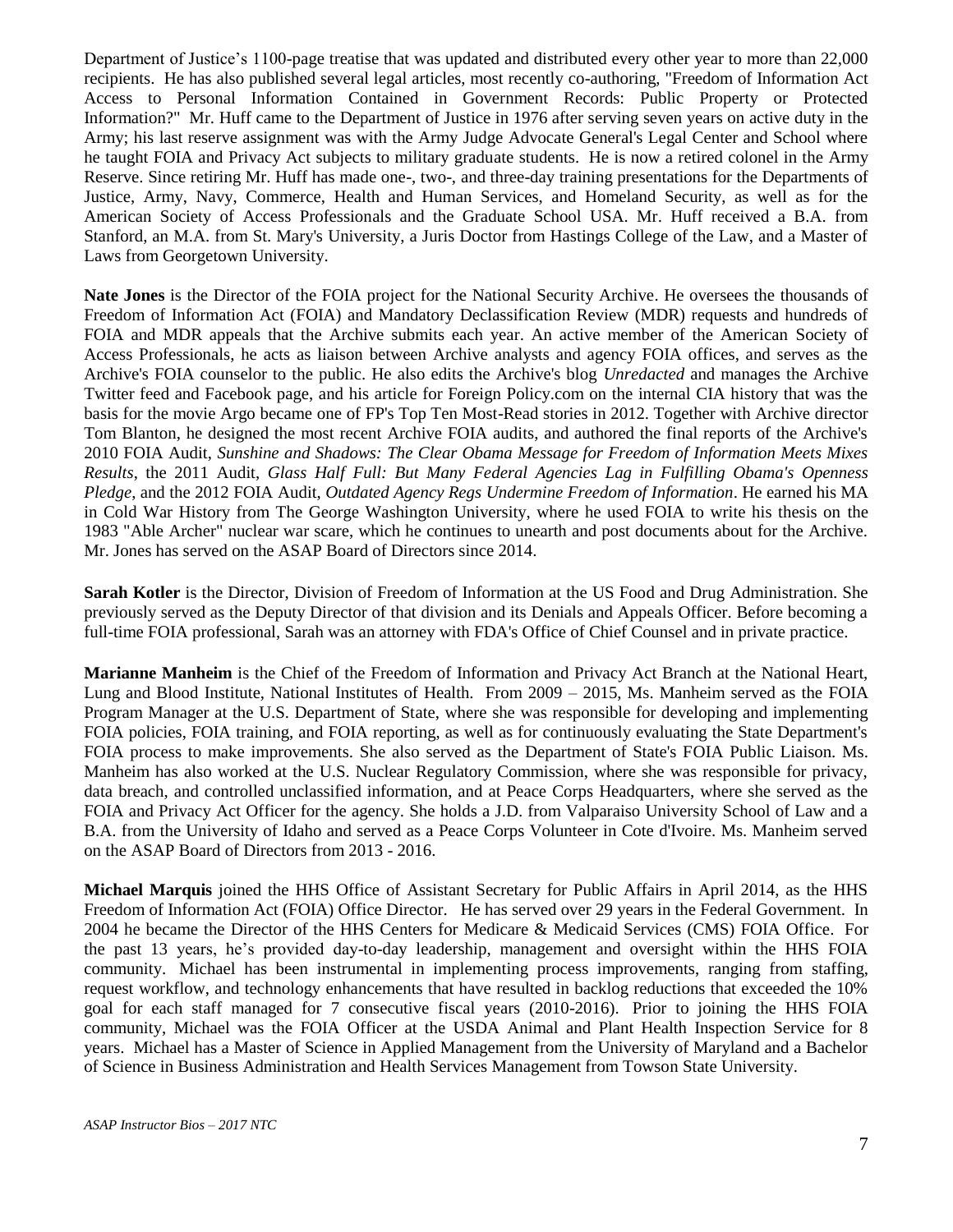Adam A. Marshall is the Knight Litigation Attorney at the Reporters Committee for Freedom of the Press, a position supported by the John S. and James L. Knight Foundation. His work at the Reporters Committee includes federal and state public records litigation, writing amicus briefs, and providing information to journalists and the public. He has been named a Forbes "30 Under 30" for his work on promoting government transparency. Adam previously served as the Jack Nelson-Dow Jones Foundation Legal Fellow at the Reporters Committee from 2014 to 2016. He graduated from The George Washington University Law School with high honors and is a member of the Order of the Coif. He a recipient of the President's Volunteer Service Award and the GW Law Pro Bono Service Recognition Award. Before attending law school, Adam received a bachelor's degree from Kalamazoo College where he graduated magna cum laude, and studied abroad at the London School of Economics.

**Ginger McCall** is at attorney specializing in FOIA, Privacy Act, and Administrative Law at the Department of Labor. She was formerly the Associate Director of the Electronic Privacy Information Center and Director of the Center's Open Government Project. Ms. McCall also taught a course on the Law of Open Government at Georgetown University Law Center and was appointed to the FOIA Modernization Federal Advisory Committee. Ms. McCall was a co-editor of Litigation Under the Federal Government Laws 2010, has been published in the New York Times, and has co-authored several amicus curiae briefs on privacy issues to the Supreme Court of the United States. She has been invited to speak on privacy and open government issues in a variety of academic and conference venues, including the EU's MAPPING Project, the 2009 Computers, Freedom, and Privacy Conference, the Internet Governance Forum USA 2009 Conference, Duke Law School's Center on Law, Ethics, and National Security, and the New England Consortium of State Labor Relations Agencies 11th Annual Conference. Ms. McCall has also provided expert commentary for local, national, and international media, including The New York Times, Washington Post, Fox News, NPR, MSNBC, USA Today, the Wall Street Journal, and Al Jazeera. Ms. McCall served on the ASAP board as vice president in 2015-2016 and continues her service as a director.

**Carrie McGuire** is with the Office of Government Information Services, National Archives and Records Administration. She is a Management and Program Analyst and serves as Mediation Team Lead. Prior to her OGIS service, she spent six years with the American Library Association's Washington Office, where she directed the Office for Information Technology Policy's Program on Networks. In that position, Carrie studied telecommunications policy issues that impacted libraries; directed two major projects funded by the Bill & Melinda Gates Foundation; and advocated for the library position in policy debates. Carrie earned her Bachelor of Science from the University of Wisconsin-Madison, her Master of Library Science from Syracuse University, and has taken mediation and conflict resolution courses at Northern Virginia Mediation Service. Carrie's work at OGIS is focused on resolving disputes between FOIA requesters and agencies, review of FOIA policies, procedures and compliance, and outreach to a variety of audiences.

**Karen F. Meyers** is the Director of the Executive Services Directorate (ESD), Washington Headquarters Services, in the Department of Defense. In this role, she oversees a Directorate that provides knowledge management, information security and graphics services to the Office of the Secretary of Defense. ESD also executes legally mandated programs implementing the Freedom of Information Act (FOIA), the Privacy Act of 1974 and the Federal Records Act. Ms. Meyers has also served as the Chief of the Programs and Policies Division in the Office of Information Programs and Services at the Department of State. In this capacity, Ms. Meyers managed five program areas that provided guidance and support to the State Department's Bureaus, Offices and Posts, on a variety of information access and knowledge management matters, including FOIA policies, procedures and training, FOIA litigation and appeals, special document productions to Congress, other investigatory bodies, and in civil and criminal discovery, and the implementation of Executive Order 13526, Classified National Security Information. Ms. Meyers served as the first Deputy Director of the National Archives and Records Administration's Office of Government Information Services, which Congress created in 2007 to offer mediation services to resolve disputes between FOIA requesters and Federal agencies, and to review agencies' FOIA policies and procedures. In this capacity, Ms. Meyers helped to stand up this new Federal agency and to define its role as the Federal FOIA Ombudsman. Ms. Meyers has also served as a Special Assistant U.S. Attorney assigned to the FOIA Staff of the Executive Office for United States Attorneys, as an Assistant General Counsel in the Office of the General Counsel at the Federal Bureau of Investigation, and as an Attorney Advisor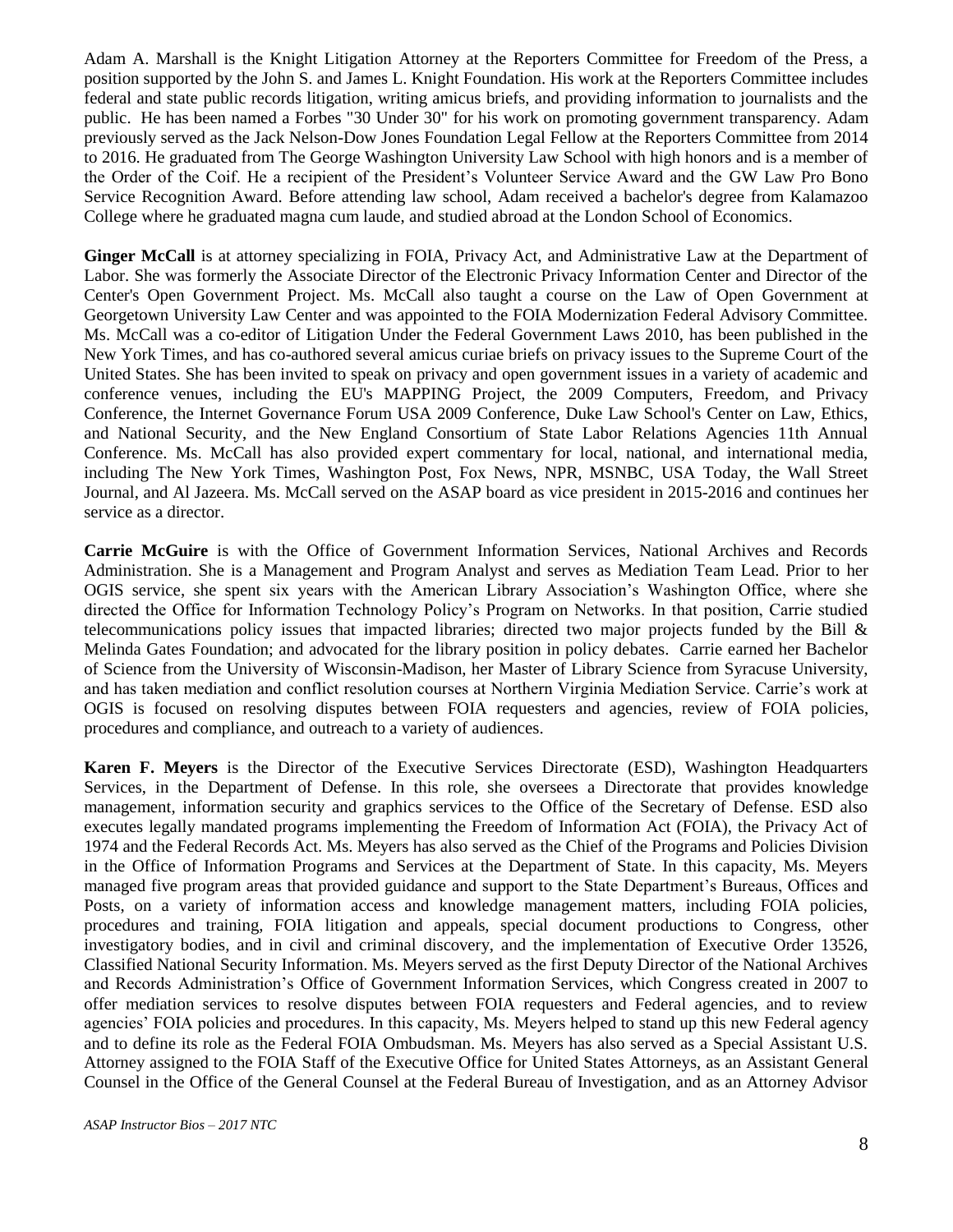in the Justice Department's Office of Information Policy. Ms. Meyers has served on the ASAP board as treasurer from 2002 – 2004 and as president in 2007. She currently chairs the ASAP Certification Committee.

**Vince Micone** is a 25-year veteran of federal civil service and a long-time activist in Washington's philanthropic community. As the senior career official in the Office of the Under Secretary for Management, and a member of the Senior Executive Service, Mr. Micone provides counsel and leadership related to operations, management integration, programs, and initiatives of the U.S. Department of Homeland Security. Currently, Mr. Micone is leading the Department's efforts to prepare for and successfully execute a smooth Presidential transition. Mr. Micone advises on the formulation of strategic plans, policies, and budget related to acquisition oversight, human capital, facilities, real property, logistics, security, financial management, information technology, procurement, and emergency preparedness. He represents the Department with external partners on issues having governmentwide, national, and international impact. He has served as the Department's senior accountable official for employee engagement, transparency and open government, and the recent exposure of personally identifiable information of government employees. He has also led the Department's internal employee communication efforts. Mr. Micone has served in a variety of positions in the U.S. Department of Homeland Security and U.S. Department of Justice where he managed human resources programs and initiatives. These programs included policy development and implementation; special events, ceremonies and campaigns; military affairs; voting assistance; protocol; and community service efforts. He also was Vice President for Development for the nonprofit Partnership for Public Service. Mr. Micone is the chairperson of the board of directors for the Combined Federal Campaign of the National Capital Area, the federal government's workplace giving campaign. Under his leadership, the campaign has provided nearly \$47 million annually in charitable contributions to more than 20,000 organizations. Additionally, he served as chairperson of the District of Columbia Commission on National and Community Service, a reserve police officer for the Metropolitan Police Department, and an elected Advisory Neighborhood Commissioner. He began his federal service through the prestigious Presidential Management Fellows program and was honored by Attorney General Janet Reno for outstanding contributions as a new employee. He has received commendation awards from the U.S. Department of the Treasury, Office of Personnel Management, Office of the Secretary of Defense, and U.S. Postal Service. Mr. Micone is a graduate of Arizona State University (BA) and the University of Southern California (MPA).

**Joel D. Miller** retired as an Assistant General Counsel in the FOIA Litigation Unit of the Office of the General Counsel of the FBI in January of 2014 after serving in that position since July of 2004. During that period, he was involved in several of the most significant FOIA litigations involving the FBI. Prior to joining the FBI, Mr. Miller served for 30 years as an Army Judge Advocate, retiring with the rank of Colonel. He has served first as a Director of ASAP and later as its Vice-President. Mr. Miller taught on many occasions for ASAP as well the Office of Information Policy of the Department of Justice. He holds both BA and JD degrees from Rutgers University and an LLM from The George Washington University.

**Michael Morisy** is the founder of non-profit investigative news site and FOIA tool MuckRock. Since 2010, MuckRock has helped thousands file public records and FOIA requests at all levels of government. Based in Cambridge, MuckRock works with journalists, researchers, and activists across the country to make government more transparent and democracies more informed. Michael also serves on the boards of ASAP as well as the National Freedom of Information Coalition.

**Alexander C. Morris** (Chris) has served as the Freedom of Information Act (FOIA) Officer for DOE Headquarters since May 2009. He has over 20 years of FOIA experience. During his tenure, DOE has transitioned from a decentralized to centralized FOIA processing program. As a result of converting to a centralized program, DOE's FOIA backlog has reduced annually. When not serving as the FOIA Officer, Chris is a devout foodie who enjoys dining at diverse restaurants in the metropolitan area.

**Sean Moulton** is the Open Government Program Manager at POGO and oversees the effort to develop a "blueprint" the next president can use to build a more open and accountable administration. Before joining POGO, Sean worked for over a decade on transparency and government accountability issues, with special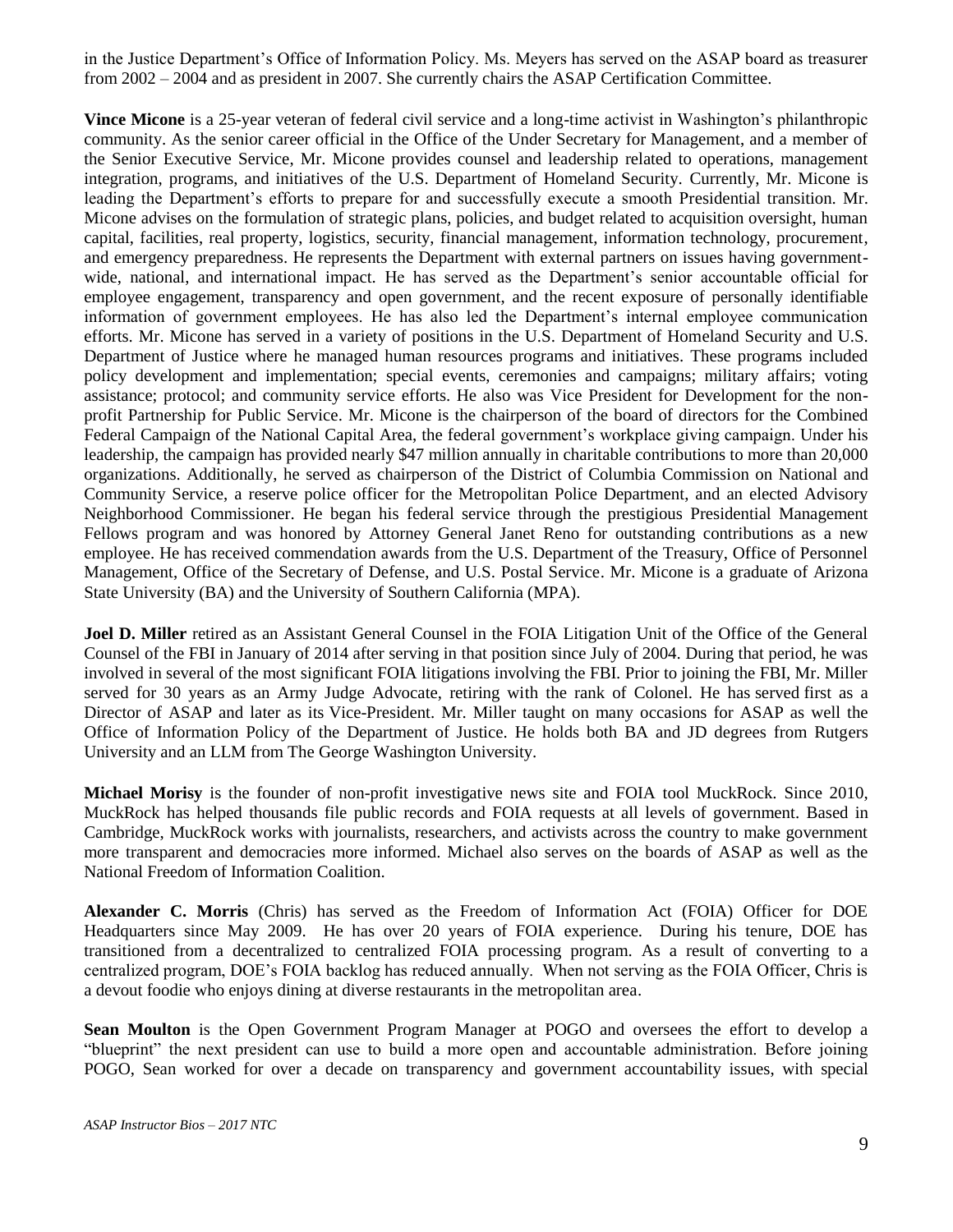attention to freedom of information issues, spending transparency, and environmental right-to-know policies. He has authored reports, testified before Congress, submitted comments on proposed regulations, and helped launch public disclosure websites. He has spoken on open government issues extensively with the media, having appeared on C-SPAN, NPR, ABC, and NBC and being quoted in The New York Times, The Washington Post, and other major news publications. In 2013, in the aftermath of the West, Texas, catastrophe he testified before Congress on the importance of public awareness of chemical plants and the risks they pose to communities. He directed a two-year project to produce government transparency recommendations for the incoming Obama Administration that were endorsed by hundreds of organizations across the country. He co-directed development of FedSpending.org, a groundbreaking website that opened trillions of dollars in federal spending to public scrutiny and handled millions of public searches. The site was the precursor to the government's USAspending.gov effort. Sean led the Center for Effective Government's open government work for 13 years. He has also worked at Friends of the Earth, the U.S. Environmental Protection Agency, and the Council on Economic Priorities. In 2011 Sean was inducted into the National Freedom of Information Act Hall of Fame. He holds a Master of Public Policy degree from the University of Maryland and a Bachelor of Arts in Economics and English from Albright College.

**Ramona Branch Oliver** is the Director of the Office of Information Services (OIS), within the Office of the Solicitor at the US Department of Labor (DOL). Under her leadership, OIS is the newly established focal point for the coordination of Freedom of Information Act (FOIA) and Privacy Act program improvement efforts at DOL. Prior to joining DOL, Ms. Oliver provided leadership for the FOIA, Privacy Act, and PII awareness programs at the National Archives and Records Administration (NARA). Ms. Oliver is a recognized expert in the access community and over the course of her career she has lectured on FOIA, Privacy Act and Records Management for many Federal agencies and private organizations. She has participated in ASAP since 1996 and served on the ASAP Board, as a Director, from 2005-2009.

**Catrina Pavlik-Keenan** - As the FOIA Officer, Ms. Pavlik-Keenan oversees the processing of Freedom of Information Act (FOIA) requests made by the public, educational institutions, non-profit organizations and the private sector. She has two ICE FOIA offices, a headquarters office, in Washington, DC and a field office located in Orlando, Florida. Her office provides access to agency records, processing in excess of 5,500 requests per month. This past year her office processed 65,081 cases. She has served in this capacity since December 2006. She has a total of 24 years of experience in FOIA and 29 years of Federal service. Prior to her appointment as Assistant Director for ICE FOIA, Ms. Pavlik-Keenan served as the Transportation Security Administration's FOIA Director. Ms. Pavlik-Keenan served TSA since its inception and was instrumental in establishing TSA's FOIA Office. Ms. Pavlik-Keenan served 12 years with the Department of Transportation. Her initial appointment in the government was with the Federal Energy Regulatory Commission. Currently, Ms. Pavlik-Keenan is a pioneer in implementing new processes while utilizing advanced technologies to develop ways of handling information for ICE as it relates to all aspects of the FOIA and Privacy Acts. Ms. Pavlik-Keenan is the recipient of the Department of Homeland Security FOIA Officer of the Year Award for years 2011 and 2015, The American Society of Access Professional's 2016 President's Award for Public Service and her office received the U.S. Department of Justice Office of Information Policy 2016 Exceptional Service Award.

**Joseph Plick** is the Counsel for FOIA and Information Law in the Management and Administrative Legal Services Division. In this capacity he provides legal advice to the Department of Labor on the Freedom of Information Act, the Privacy Act, the Federal Advisory Committee Act, and various IT laws and policies such as the Federal Information Security Modernization Act of 2014. In addition, he manages and supervises responses to subpoenas and oth er demands for testimony or records in third party litigation in accordance with 29 C.F.R. Part 2, Subpart C. He also manages and supervises his counsel area working with the Department of Justice to defend the Department when sued under these statutes and regulations. He joined the Solicitors' Office in 1988 and has been Counsel since 2006. He has a bachelor's degree from UNC-Asheville and a law degree from the American University Washington College of Law.

**Kathy Ray** has served as the Department of Transportation's FOIA Officer since 2003. As Departmental FOIA Officer, Kathy provides leadership and direction to the Department's 11 components, develops formal and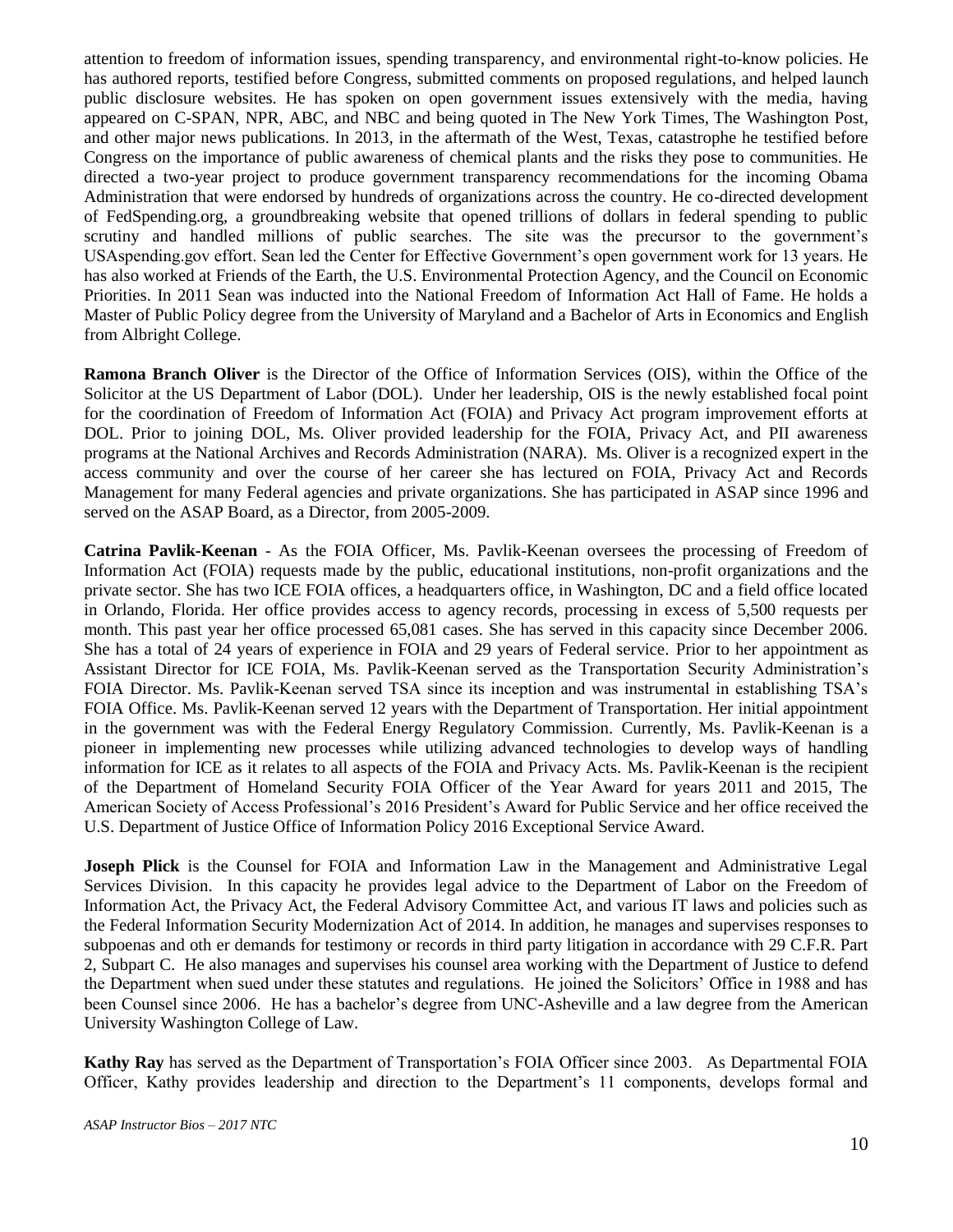informal FOIA guidance, conducts monthly meetings with DOT-wide administrative and legal FOIA contacts, and oversees preparation of the FOIA annual report and the Chief FOIA Officer's report. She conducts reviews of the components' FOIA programs, makes recommendations for improvement, and monitors implementation activity. Kathy also serves as the FOIA Officer for the Office of the Secretary for Transportation. In this capacity, she oversees the work of a FOIA team and personally handles some of the more complex, controversial, and sensitive requests. Prior to her current position, Kathy served as the FOIA Officer in two components within the Department of Transportation -- the Federal Motor Carrier Safety Administration (2001–2003) and the Federal Highway Administration (1999-2001).

**Michael E. Reheuser** assumed the duties of Executive Director, U.S. Army Headquarters Services in the Office of the Administrative Assistant to the Secretary of the Army on 18 November 2013. As Executive Director, Mr. Reheuser is responsible for a wide range of administrative and support services for Headquarters, Department of the Army and other Department of Defense (DoD) activities. The administrative and support services include travel and transportation; security and safety; records management and declassification; visual information services; space and building management; printing and publishing; and morale, welfare, and recreation. Mr. Reheuser previously served as Director of the Defense Privacy and Civil Liberties Office (DPCLO) and as DoD's Deputy Senior Official for Privacy and Deputy Civil Liberties Officer. His duties included advising the Office of the Secretary of Defense on all significant privacy and civil liberties matters involving the Department. Before his time with DPCLO, Mr. Reheuser was an Associate Deputy General Counsel in the DoD Office of General Counsel, handling complex civil litigation matters, particularly involving the Freedom of Information Act. In addition to his litigation cases, Mr. Reheuser served as legal advisor to the Defense Privacy Office. Before joining DoD, Mr. Reheuser was a partner in the law firm of Jordan Coyne and Savits, L.L.P., based in Washington, DC, and Fairfax, Virginia. He received the Martindale Hubbell "AV" rating, the highest peer rating the organization awards. For more than 15 years, he represented companies in a variety of civil litigation matters in hundreds of cases. Mr. Reheuser is a Colonel in the U.S. Marine Corps Reserve. He has spent more than 30 years as a Marine officer, including a deployment to Southwest Asia in support of Operations Desert Shield and Desert Storm. He has been selected for two command tours. Mr. Reheuser supports a variety of volunteer activities. He has served as the lay leader of his church's Lenten appeal, overseeing the collection of more than \$3 million for needy families in Northern Virginia. Since he began working at DoD, he has coordinated his office's annual participation in the Tyler Elementary School Christmas Toy drive, which provides toys and books to underprivileged children.

**Kellie Robinson** is FOIA Program Manager/FOIA Public Liaison Programs and Policies Division Office of Information Programs and Services at the Department of State. Prior to this, she was one of the Veterans Health Administration's (VHA), Central Office (CO), Freedom of Information Act (FOIA) Officers. She is the VHA FOIA Officer for Training and Education. She is responsible for providing training to VHA staff in VHA program offices at CO, VHA VISN's, and VA Medical Centers; for processing VHA FOIA requests; and the implementation of the VHA FOIA Program. She administers the VHA FOIA Program by processing FOIA requests received in VHACO, and provides expert FOIA guidance to VHA leadership and the field FOIA Officers through various means including face-to-face and virtual FOIA training. Ms. Robinson serves on the ASAP board as treasurer.

**Frederick J. Sadler** is a consultant. He is retired as the Director of the Division of Freedom of Information (DFOI), in the Office of the Commissioner, of the U.S. Food & Drug Administration (FDA) where he was responsible for administration of the Agency's FOIA and Privacy Act programs and consulted on disclosure related issues in FDA. Prior to assuming this position, Mr. Sadler served as the Agency's Denials and Appeals Officer, in DFOI, where he was responsible for overseeing and preparing responses to all requests which required issuance of either a denial or response to an appeal. Previously, he served as the FOI officer in FDA's Center for Devices & Radiological Health (CDRH) and the Center for Biologics Evaluation & Research (CBER). Mr. Sadler assisted with FOIA-related litigation, and served on various agency working groups dealing with disclosure, to include "Re-engineering" the FOIA process for the agency. In addition to the HHS Secretary's Award for Distinguished Service, Mr. Sadler has received numerous awards and commendations. He provided FOI training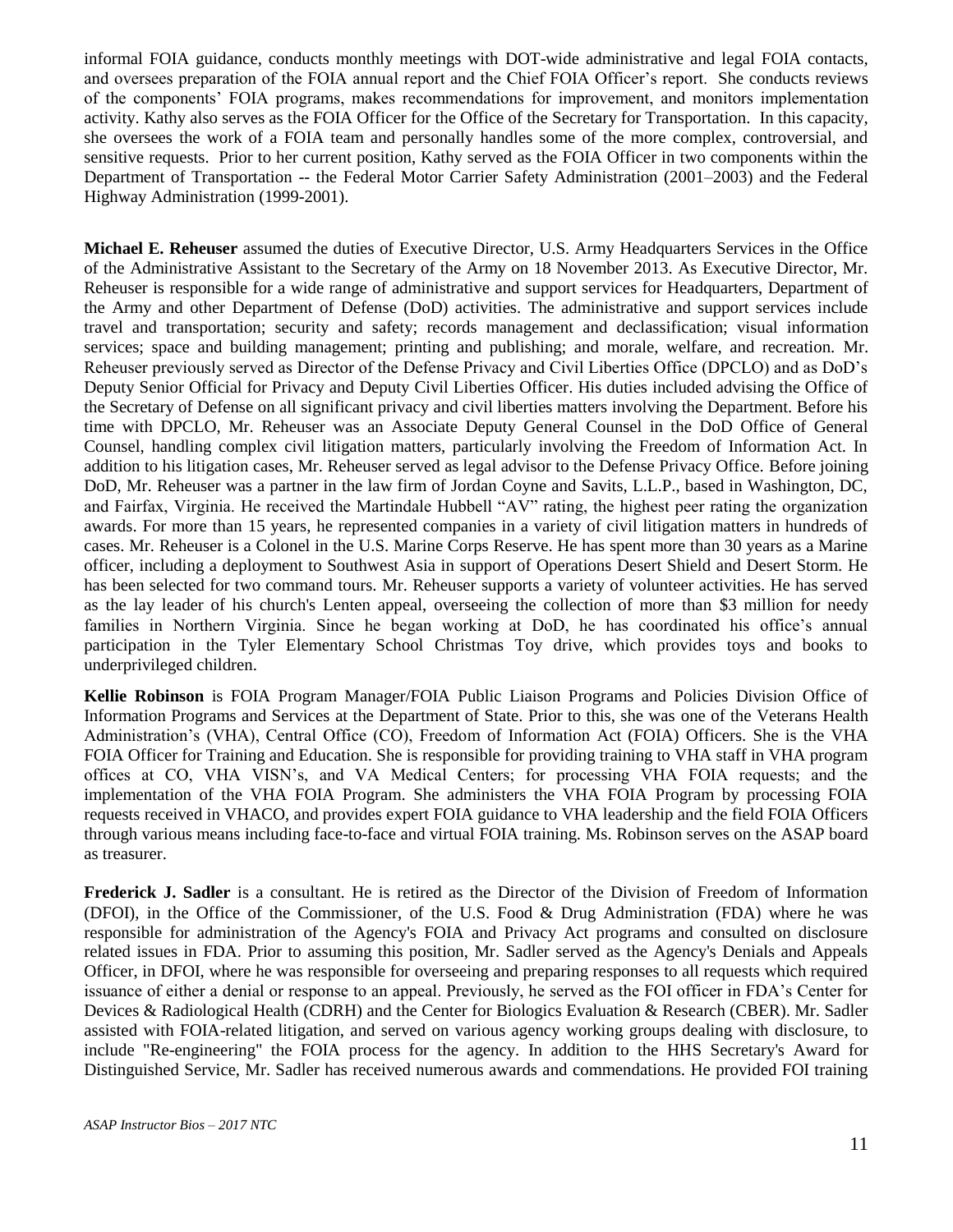for FDA and other federal agencies, and has been a frequent speaker for both the U.S. Department of Justice's FOI training conferences, and the American Society of Access Professionals (ASAP). Mr. Sadler was with the FDA for 40 years. Mr. Sadler served as ASAP's national President in 2005 and in 2006 and is an accredited Certified Information Privacy Professional, for Government (CIPP/G), and as a Certified Information Privacy Manager (CIPM), under the International Association of Privacy Professionals (IAPP). Mr. Sadler is current working with a variety of organizations in, and outside of, government as a FOI and Privacy consultant.

**Alina M. Semo** became the Director of the Office of Government Information Services (OGIS), the Federal Freedom of Information Act (FOIA) ombudsman's office, which is part of the National Archives and Records Administration (NARA) in December 2016. Prior to joining OGIS, Ms. Semo served as the Director of Litigation in NARA's Office of General Counsel for two and a half years. Before coming to NARA, Ms. Semo led the FOIA Litigation Unit in the Office of the General Counsel at the Federal Bureau of Investigation (FBI) for over ten years, and also served as an Assistant General Counsel in the Litigation Branch for nearly five years. Ms. Semo began her federal government career as a Department of Justice trial attorney and later senior counsel in the Federal Programs Branch, Civil Division, from 1991 to 1999, and from 1988 to 1991 worked as an associate at Hopkins & Sutter in Washington, D.C. Ms. Semo holds a Bachelor of Arts degree in Government and Politics from the University of Maryland, College Park, and a Juris Doctor degree from Georgetown University Law School; she is licensed in the District of Columbia and Maryland.

**Debbie Seuhr** is the Reclamation FOIA Officer for the Bureau of Reclamation, US Department of the Interior.

**Thomas M. Susman** is Director of the Governmental Affairs Office of the American Bar Association. Before that, he was a partner in the Washington Office of Ropes & Gray LLP, where his work included counseling, litigation, and lobbying on access to government information and privacy, in addition to a general legislative and regulatory practice. He has litigated FOIA cases against the CIA, State Department, Defense Department and Justice Department; testified on FOIA reform before the U.S. Congress; advised clients on information issues; and authored a number of works on information and privacy. He has advised on drafting and implementing open government information legislation abroad, written on access to documents in the European Union, co-authored a BNA portfolio on business uses of the FOIA, and taught classes and courses on the FOIA to government lawyers, government access professionals, and law students. After graduating from Yale University and receiving his J.D. from the University of Texas Law School from, Tom was in the Office of Legal Counsel of the U.S. Department of Justice. He then served on Capitol Hill as general counsel to the Senate Judiciary Committee and various subcommittees. In 1974 he was the principal Senate staff counsel involved in developing the 1974 FOIA Amendments. Tom was inducted into the First Amendment Center's Freedom of Information Hall of Fame and received the American Library Association's "Champion of Public Access" award and the Collaboration on Government Secrecy's "Robert Vaughn FOIA Legend" award. He is Founding President of the D.C. Open Government Coalition and serves on the Board of the National Freedom of Information Center and on the Steering Committee of OpenTheGovernment.org. Tom served on the ASAP as treasurer from 1999-2000.

**Shari Suzuki** is the Chief of the FOIA Appeals, Policy and Litigation Branch at U. S. Customs and Border Protection (CBP) within the Department of Homeland Security. Ms. Suzuki provides leadership to a team of 20 attorneys and two paralegals adjudicating all administrative appeals of CBP responses to FOIA requests, giving guidance and instruction to CBP personnel regarding the processing of FOIA requests, and overseeing CBP activities related to the release of information under the FOIA. Ms. Suzuki received her Juris Doctor Degree, *cum laude*, from Widener University, after having received her Bachelor of Arts Degree, *cum laude*, from the University of Maryland where she was elected to Phi Beta Kappa. Prior to joining CBP, Ms. Suzuki worked as a criminal prosecutor in Pennsylvania, as an insurance defense attorney for a multi-national law firm in Philadelphia and as a trial attorney in a law firm in Upper Marlboro, Maryland, concentrating on criminal defense, personal injury, construction law and domestic matters.

**Barbara Swailes** has served as a Veterans Health Administration (VHA) Central Office FOIA Officer within the Department of Veterans Affairs since 2010. Prior to this position, she was a Compliance Specialist in VHA's